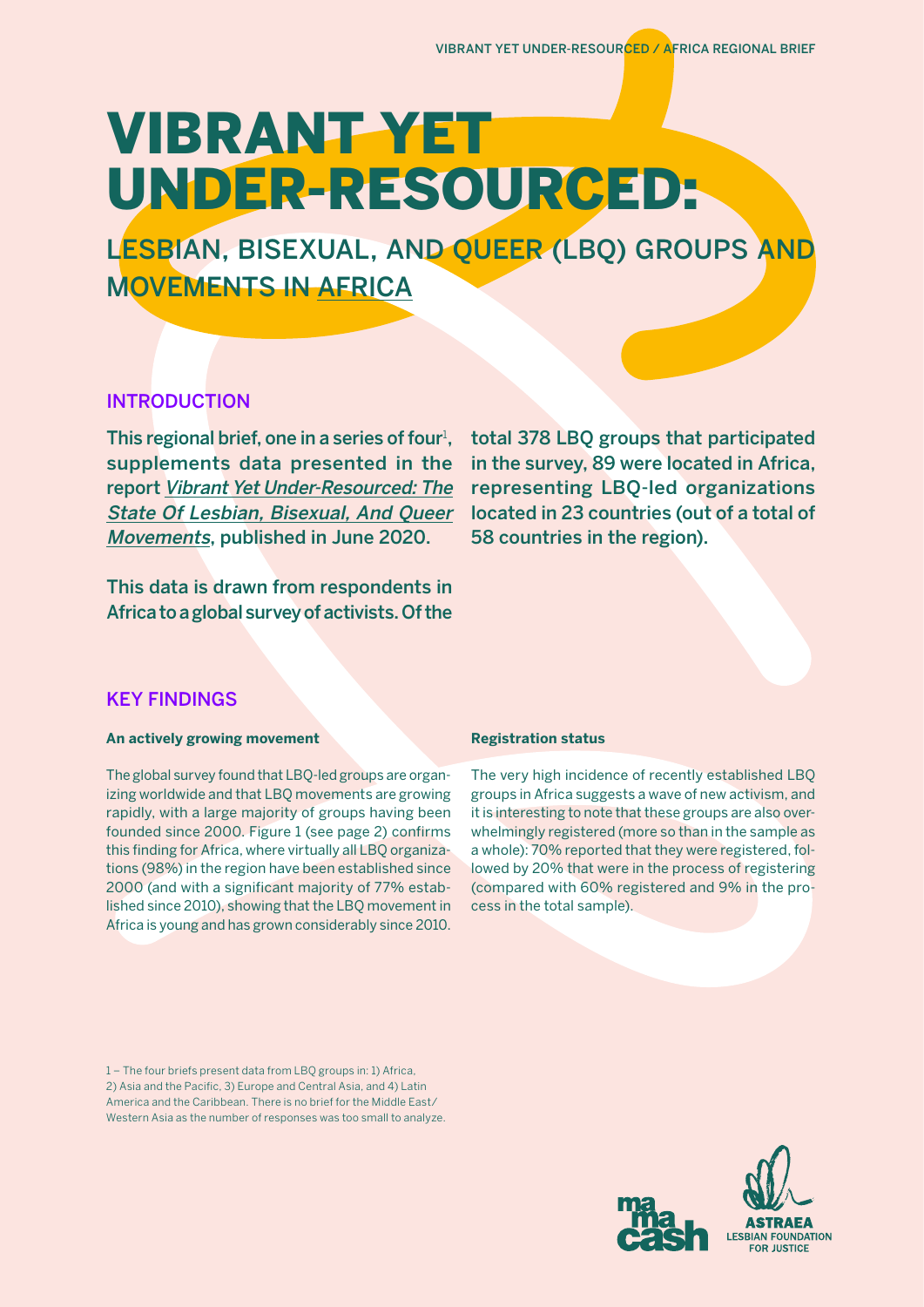



#### **Access to resourcing**

The respondents from Africa that provided information about their annual budget (n=64 $^2$ ) illustrated the overall research finding that LBQ organizations globally are under-resourced and working with very small budgets. Figure 2 shows that nearly three-quarters of groups are operating with annual budgets of \$50,000 or less (and one-third have budgets under \$5,000). The median budget of LBQ groups in Africa was \$18,300.

Consistent with small budgets, groups in Africa reported limited access to external funding<sup>3</sup>. In Africa, the median annual external funding reported was \$7,215. Additionally, of 56 groups that provided information about the quality of funding they receive, twothirds (66%) reported never having received multi-year funding.



#### *Figure 2. Annual budget sizes of LBQ groups*

2 – Note: not all respondents answered every question in the survey. In cases where many respondents did not answer a question, we have noted the number of responses to the question.

3 – External funding was defined in the survey as government and foundation funding (e.g., grants), and excluded membership fees, community fundraisers, events, and individual contributions from founders or their family members.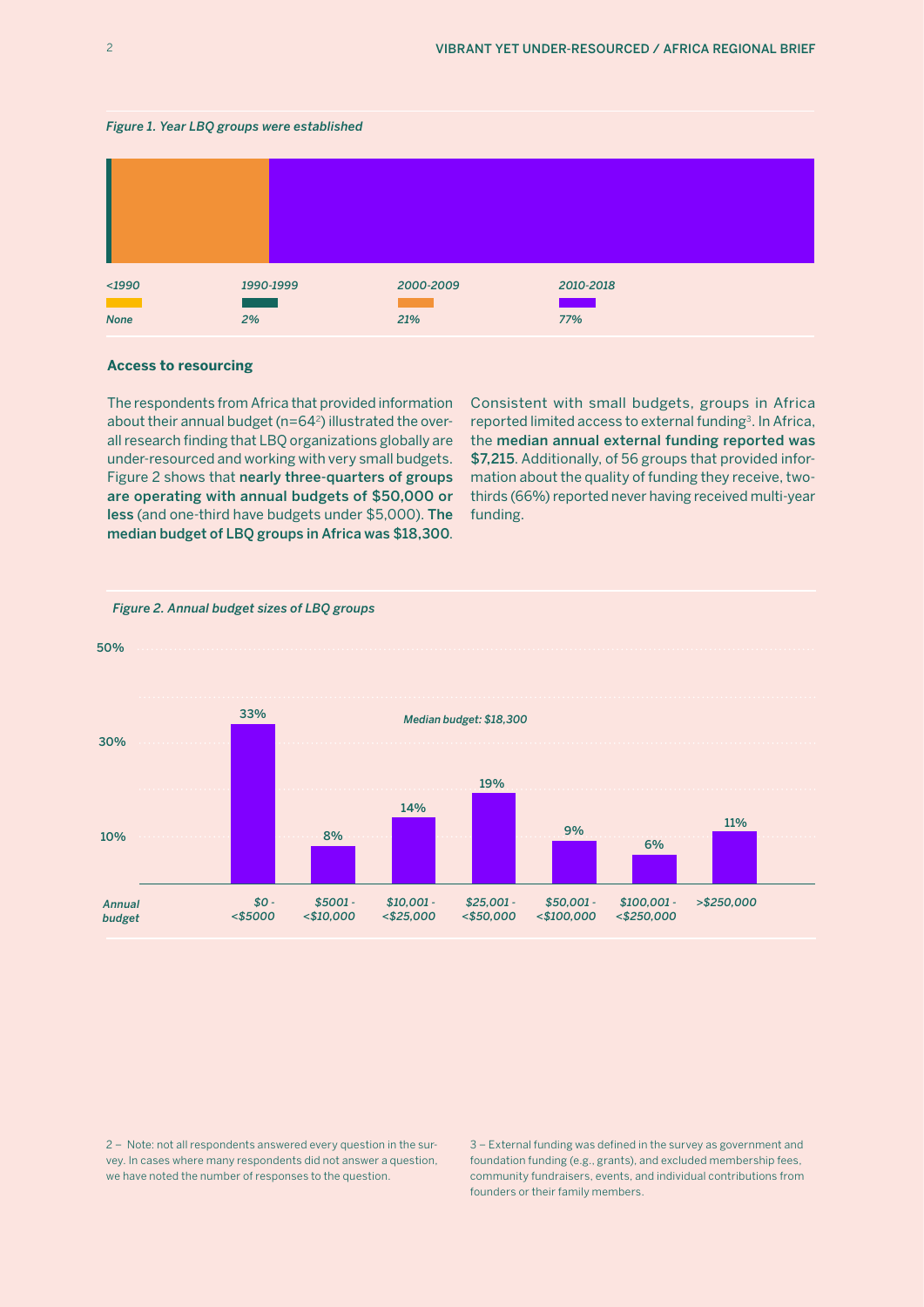

### **Staffing**

Despite limited access to resourcing, groups in Africa reported having more staff than the total global sample. As Figure 3 shows, very few groups in Africa report having no full-time staff; the majority reported having at least a few staff members, both full- and parttime (n=76 for full-time staff and n=68 for part-time staff questions).

As in other regions, volunteers<sup>4</sup> made an important contribution to sustaining the work of LBQ organizations in Africa. As Figure 4 shows, a large majority of groups were supported by volunteers (workers who do not receive a salary, but may receive a stipend). These data on volunteers suggest that LBQ groups may be well-anchored in their communities or have a vibrant base of committed constituents.

*Figure 4. Number of volunteers*



<sup>4 –</sup> The survey defined a volunteer as working 10 or more hours per week on a regular basis.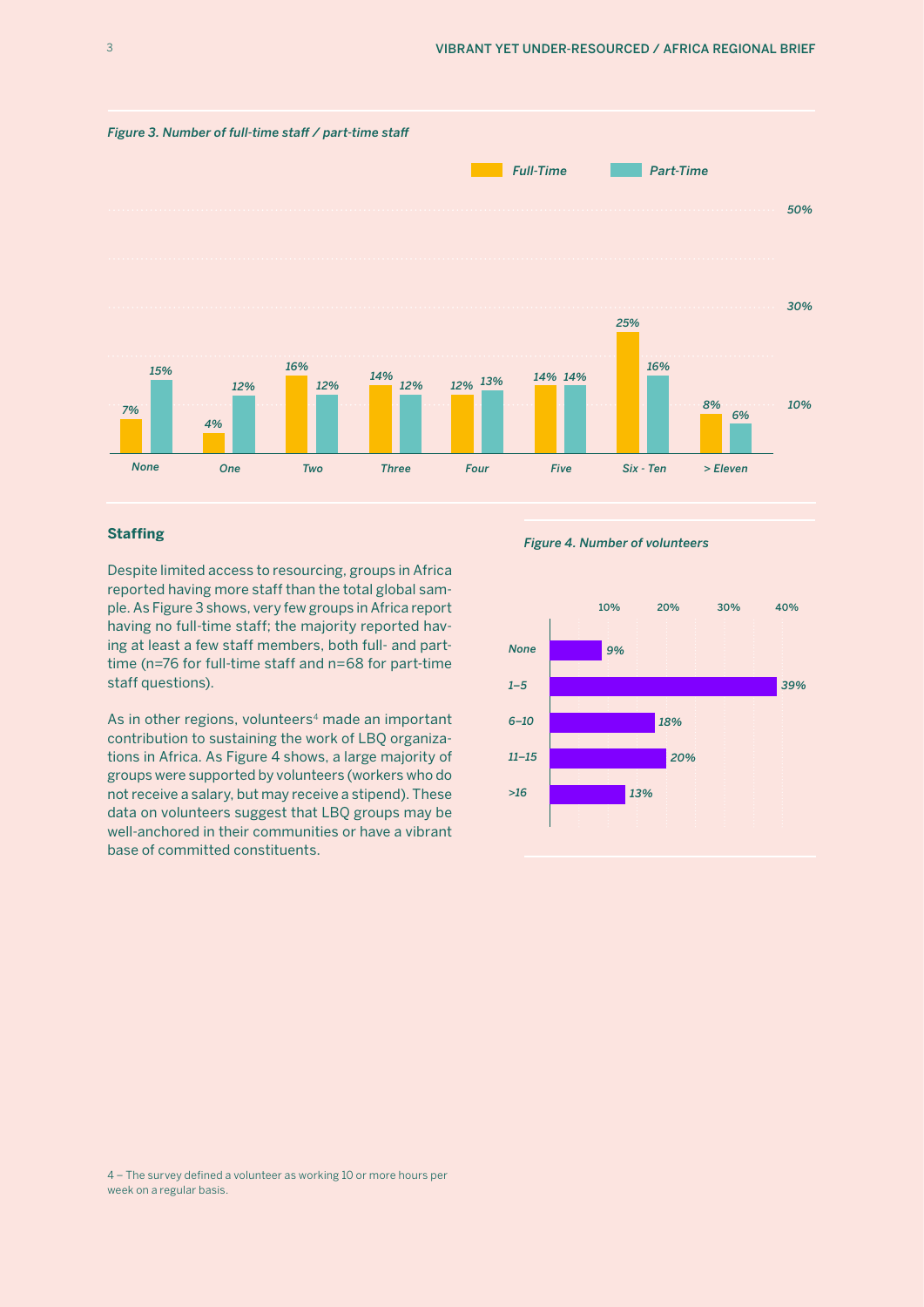#### **Activist strategies**

African LBQ organizations reported using a variety of strategies in their activist work to secure change in their communities. As Figure 5 shows, virtually all groups use movement building, advocacy and capacity building, and three-quarters use the other strategies asked about in the survey, with cultural change work being the only exception.<sup>5</sup>

#### **Resourcing challenges**

Many LBQ organizations are not able to secure funding for all of the strategies they would like to implement. Figure 6 shows the responses of groups in Africa for each of the strategies they said they would have liked to implement but for which they were unable to secure resources.

#### *Figure 5. Strategies used by LBQ groups*



*Figure 6. Organizing strategies that LBQ groups could not secure funding for* 



5 – Many respondents did not provide answers to all of the questions regarding the strategies that they used. The data presented here are based on the responses provided, between 19 to 44 responses, depending on the strategy in question.